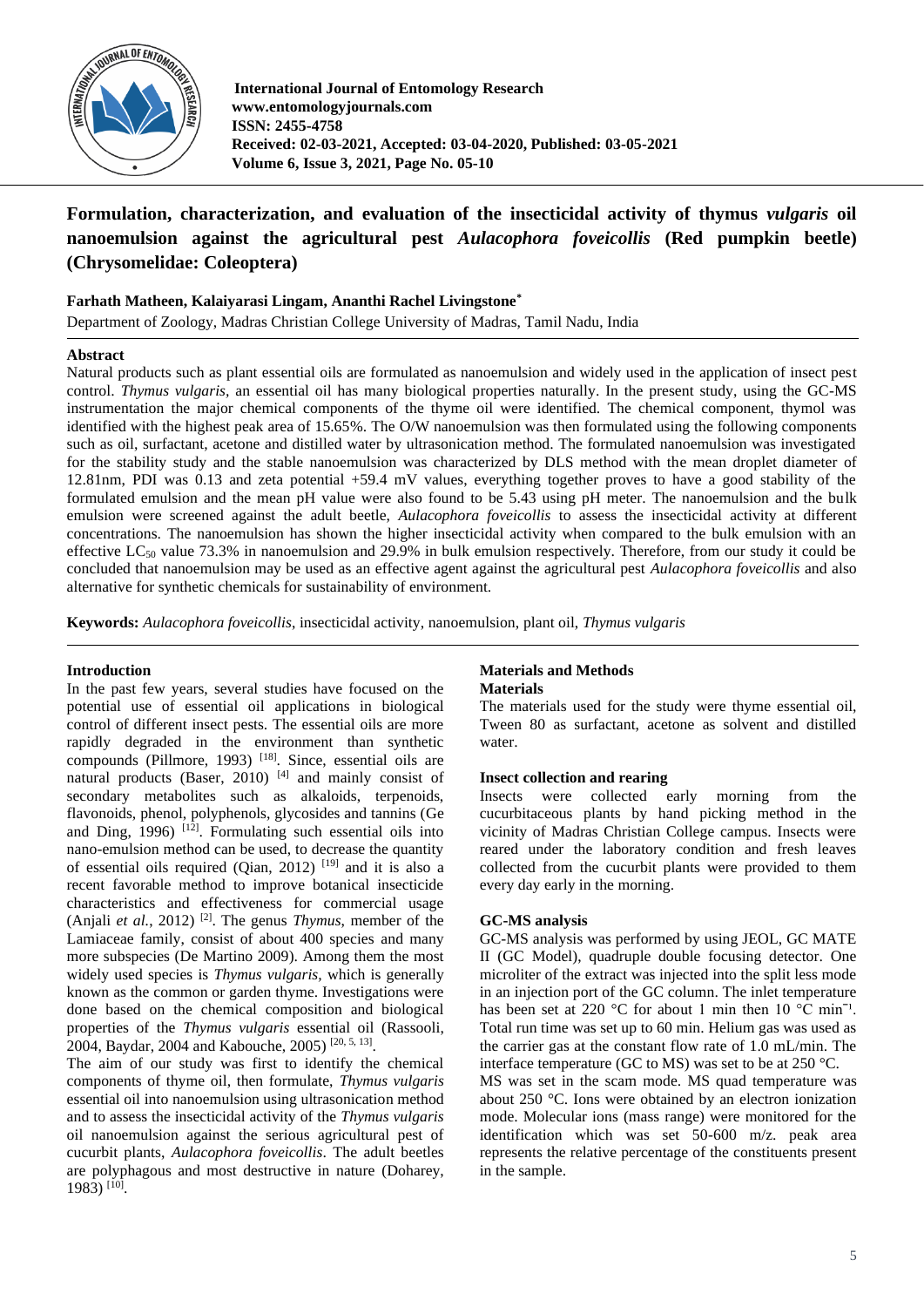#### **Preparation of nanoemulsion**

The O/W nanoemulsion type was utilized, to prepare the nanoemulsion using thyme oil, surfactant Tween 80, solvent acetone and distilled water. The concentration of thyme oil (10%, v/v) and acetone (6%, v/v) was fixed for all the formulations. The coarse emulsion was prepared by adding distilled water to organic phase containing oil and surfactant in different ratios using a magnetic stirrer, which was then subjected to ultrasonication method. The formulated nanoemulsion was investigated for its stability and characterized by different techniques. Bulk emulsion was prepared using the Thyme oil (10%, v/v), Tween 80 (15%, v/v), acetone (6%, v/v), and distilled water (69%, v/v).

## **Characterization of nanoemulsion**

Thermodynamic stability study: By different stress study, the stability of the emulsion could be identified (Shafiq *et al*., 2007) [23] .

- 1. Centrifugation: The formulated emulsions were centrifuged at 1500 rpm for 30 min. After centrifugation, the emulsions were observed for any phase separation.
- 2. Heating-cooling cycle: The formulated emulsion was kept at alternate temperature at 40  $^{\circ}$ C and 4  $^{\circ}$ C for 48 hours and it was performed in triplets.
- 3. Freeze-thaw stress: The formulated emulsion was kept at the alternate temperature at -21  $^{\circ}$ C and 25  $^{\circ}$ C for 48 hours and this experiment was also triplicated.

Finally, the stable emulsion was examined for the characterization parameters.

#### **pH measurement**

The pH value of the nanoemulsion was measured using the pH meter at room temperature. The measurement was carried out in triplicates.

#### **Droplet size distribution, PDI & Zeta potential**

The droplet size distribution, polydispersity index (PDI) and zeta potential of thyme oil nanoemulsion formulation was determined by dynamic light scattering using a Nanotrac Wave II; Make- Microtrac Inc, (USA). Prior to the measurement studies, the emulsion was diluted with double distilled water (1:100) and the Samples were equilibrated at 25 °C for 1 min. The measurements were performed and the average droplet size was expressed in mean diameter. The surface charge of the nanoemulsion droplets was determined by measuring the electrophoretic mobility at 25 °C and the values of zeta potential were expressed in mV.

#### **Bioassay**

The prepared nanoemulsion and bulk emulsion using thyme essential oil were screened for its efficiency under the lab condition against the adult beetles, *Aulacophora foveicollis* using the leaf dipping method at different concentrations such as 10, 20, 30 & 40% respectively. The control experiment was treated with acetone. Each treatment consists of 10 beetles and freshly treated and untreated leaves were provided every 24 hours. The treatment was carried out for about 96 hours and mortality was recorded after every 24 hours. Each concentration was triplicated and mortality percentage was calculated.

#### **Statistical analysis**

The data were subjected to mean, standard deviation and the values of  $LC_{50}$  were calculated by using the probit analysis method (Chi, 2009)<sup>[7]</sup>. The significant difference between the treatment was analysed with one-way ANOVA (*P*<0.05) using the software SPSS, version 24.

#### **Results and Discussion**

The chemical composition of *Thymus vulgaris* oil was evaluated by using GC-MS method. *Thymus vulgaris* showed the presence of 15 chemical composition among them the major compounds were found to be thymol with the high peak area of 15.65%, followed by Carvacrol with 14.08%, Linalool with 12.08% and so on (Table 1 & Fig 1). The compounds found in our study were already reported to have a strong biological activity such as antibacterial (Sagdic and Ozkan, 2003) [21], antifungal (Sokmen *et al*., 2004) [27, 24], antioxidant (Tepe *et al*., 2005 and Marija Boskovic *et al*., 2019) [27, 14] and insecticidal activity (Szczepanik *et al*., 2012) [26]. The chemical compounds identified in this study were almost in line with the data of Baranauskiene *et al.*, (2003)<sup>[3]</sup> and Boruga *et al.*, (2014)<sup>[6]</sup>. After the stability study of all the formulated nanoemulsion, the stable nanoemulsion were examined for characterization. The stable nanoemulsion consisted of the mean droplet diameter of 12.81nm with 0.13 PDI value (Fig 2). Dordevic *et al.,* 2015 [11], has reported the particle size around 160 nm and PDI less than 0.15 of risperidone nanoemulsion. Currently, Samah et al., 2021<sup>[22]</sup>, has also reported the mean droplet diameter of *Thymus vulgaris* nanoemulsion was about 52 nm with PDI value 0.15. In our study, the thyme oil nanoemulsion provides less particle size and PDI value when compared with others, which indicated the good stability and homogeneity of the nanoemulsion.

Zeta potential of above  $\pm$  25 mV proves to be the good stability of the formulated nanoemulsion. In our study, the zeta potential was found to be  $+59.4$  mV, it indicates the good stability of the *Thymus vulgaris* nanoemulsion. Furthermore, Dordevic *et al* has also obtained zeta potential of -50 mV for risperidone nanoemulsion.

The pH value also indicated the stability of the nanoemulsion and the pH mean value recorded in our study is 5.43, which is lower than the pH value of rice bran oil nanoemulsion by Daniela S Bernardi *et al.,* 2011 [8] and also in agreement with the pH value of acetazolamide nanoemulsion by Morsi *et al*., 2014 which indicated the non-irritant for skin and eye.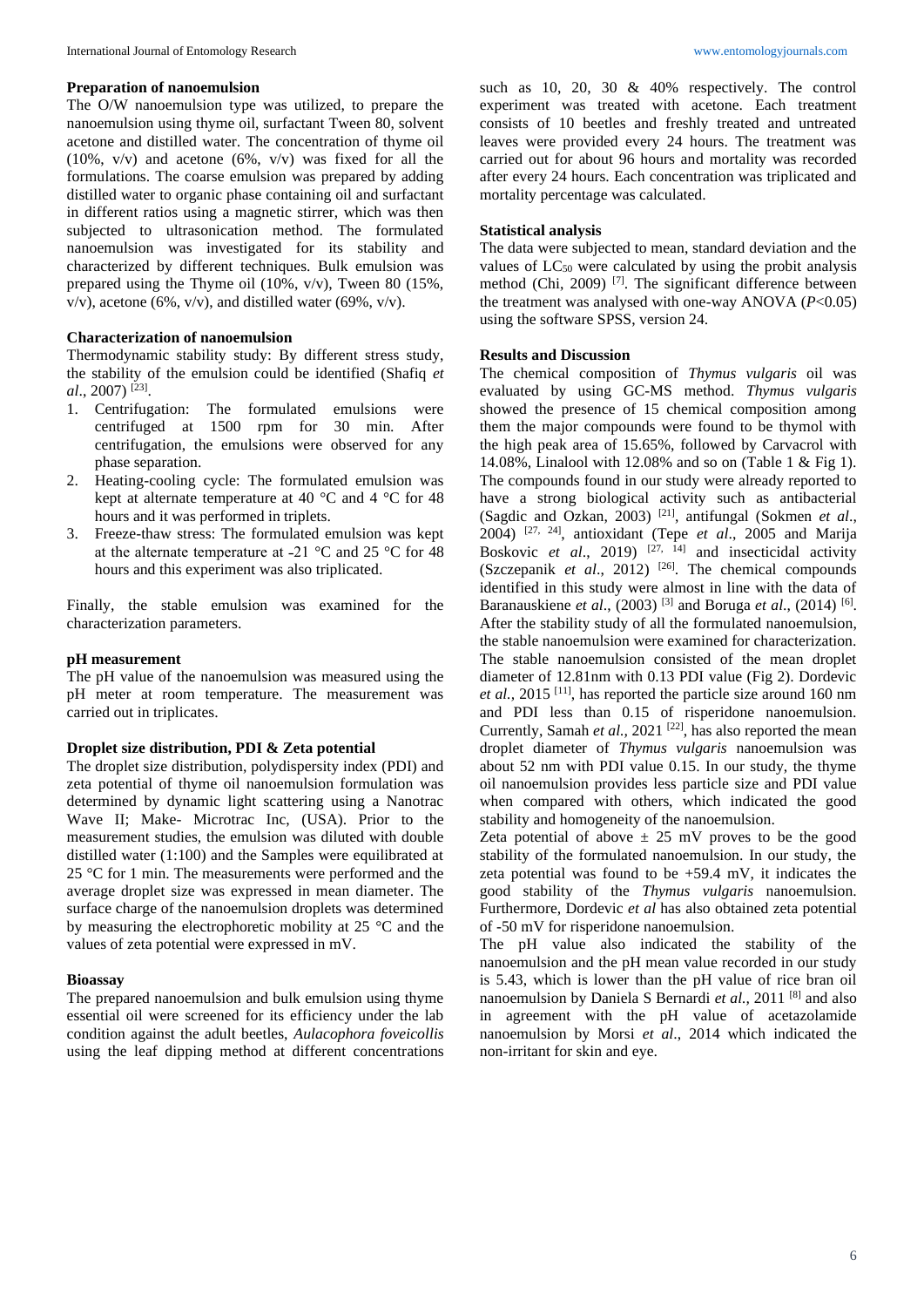| S. No                    | R. Time | <b>Name of The Compound</b>     | <b>Molecular Formula</b> | Area % |
|--------------------------|---------|---------------------------------|--------------------------|--------|
|                          | 14.73   | $\beta$ -Myrcene                | $C_{10}H_{16}$           | 2.7    |
| $\mathfrak{D}$           | 17.6    | Borneol                         | $C_{10}H_{18}O$          | 7.45   |
| 3                        | 20.33   | Hexadecenoic acid, methyl ester | $C_{17}H_{32}O_2$        | 3.97   |
| $\overline{4}$           | 24.33   | Thymol                          | $C_{10}H_{14}O$          | 15.65  |
| $\overline{\phantom{0}}$ | 24.85   | Camphor                         | $C_{10}H_{16}O$          | 5.8    |
| 6                        | 25.25   | $\alpha$ - Caryophyllene        | $C_{15}H_{24}$           | 6.55   |
| 7                        | 25.67   | Carvacrol                       | $C_{10}H_{14}O$          | 14.08  |
| 8                        | 25.98   | Camphene                        | $C_{10}H_{16}$           | 3.01   |
| 9                        | 26.32   | $\alpha$ -Phellandrene          | $C_{10}H_{16}$           | 5.06   |
| 10                       | 26.97   | Linalool                        | $C_{10}H_{18}O$          | 12.08  |
| 11                       | 27.28   | 4-Thujanol                      | $C_{10}H_{18}O$          | 4.06   |
| 12                       | 28.15   | D-Limonene                      | $C_{10}H_{16}$           | 3.01   |
| 13                       | 29.15   | Octadecanoic acid, methyl ester | $C_{19}H_{35}O_4$        | 2.79   |
| 14                       | 29.88   | $\alpha$ -Pinene                | $C_{10}H_{16}$           | 2.77   |
| 15                       | 30.85   | $\gamma$ -terpinene             | $C_{10}H_{16}$           | 2.02   |





**Fig 1:** Chromatogram of *Thymus vulgaris* oil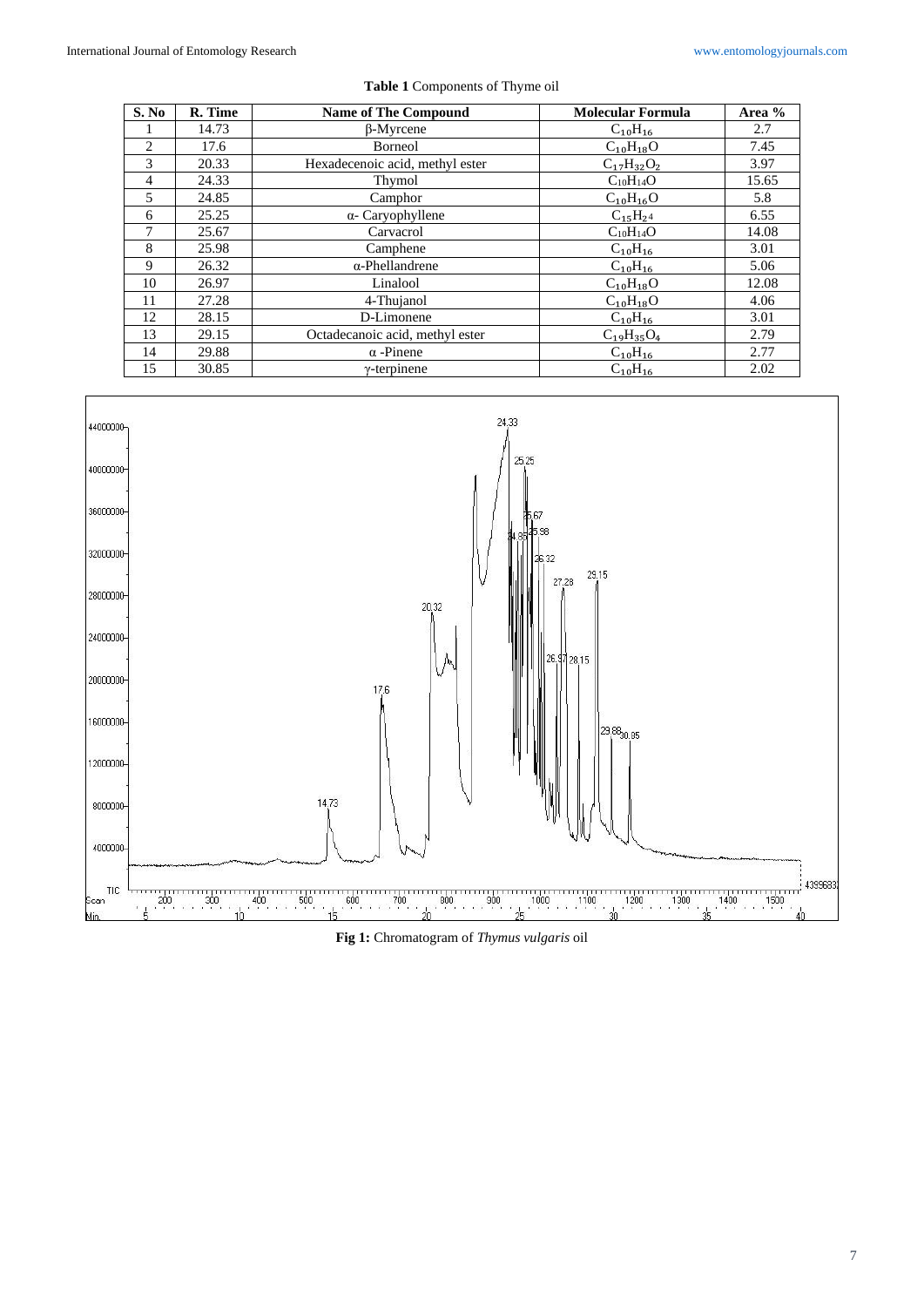

**Fig 2** Particle size distribution by DLS

# **Efficacy of** *Thymus vulgaris* **nanoemulsion**

The bioassay of the nanoemulsion formulation of *Thymus vulgaris* demonstrated toxicity effects on adult beetles, *Aulacophora foveicollis*. In our study, the nanoemulsion and the bulk emulsion of thyme oil at different concentrations were treated against the agricultural pest, *Aulacophora foveicollis*. Among the treated concentrations, 40% concentration has showed the highest mortality percentage with 73.3% in nanoemulsion and 29.9% in bulk emulsion respectively and no mortality was observed in the control samples. It has been observed that the calculated  $LC_{50}$  value of thyme nanoemulsion formulation is more effective with  $26.30\%$  than the  $LC_{50}$  value of the bulk emulsion with 89.12% respectively (Table 2 & Fig 3) and the one-way ANOVA also indicates a high significant difference among the 40% concentration of two different emulsions (df=  $1$ ,

MS= 28.167, F= 42.250, p<0.003). The small size of the droplet helps to act efficiently on the cuticle of insects and it also helps to protect the secondary metabolites and guard in controlled release of bioactive ingredients on insects (Nuruzzaman *et al.*, 2016) <sup>[17]</sup>. The particle size of the nanopermethrin against the larvae of *Culex quinquefasciatus*  was studied by Anjali et al., 2011<sup>[1]</sup>. The results obtained in the present work is compatible with Sugumar *et al.,* 2014, were the nanoemulsion of eucalyptus oil is highly effective towards the *Culex quinquefasciatus* larvae, were compared to the bulk-emulsion. The small particle size of nanoemulsion also simplify the more contact of pest (Massoud *et al.,* 2018) [15]. Overall, from our study *Thymus vulgaris* oil nanoemulsion may be used as an effective insecticidal activity against the agricultural pest, *Aulacophora foveicollis*.



**Fig 3:** Comparison of Nanoemulsion and Bulk emulsion of *Thymus vulgaris* oil against the adult beetles, *Aulacophora foveicollis*.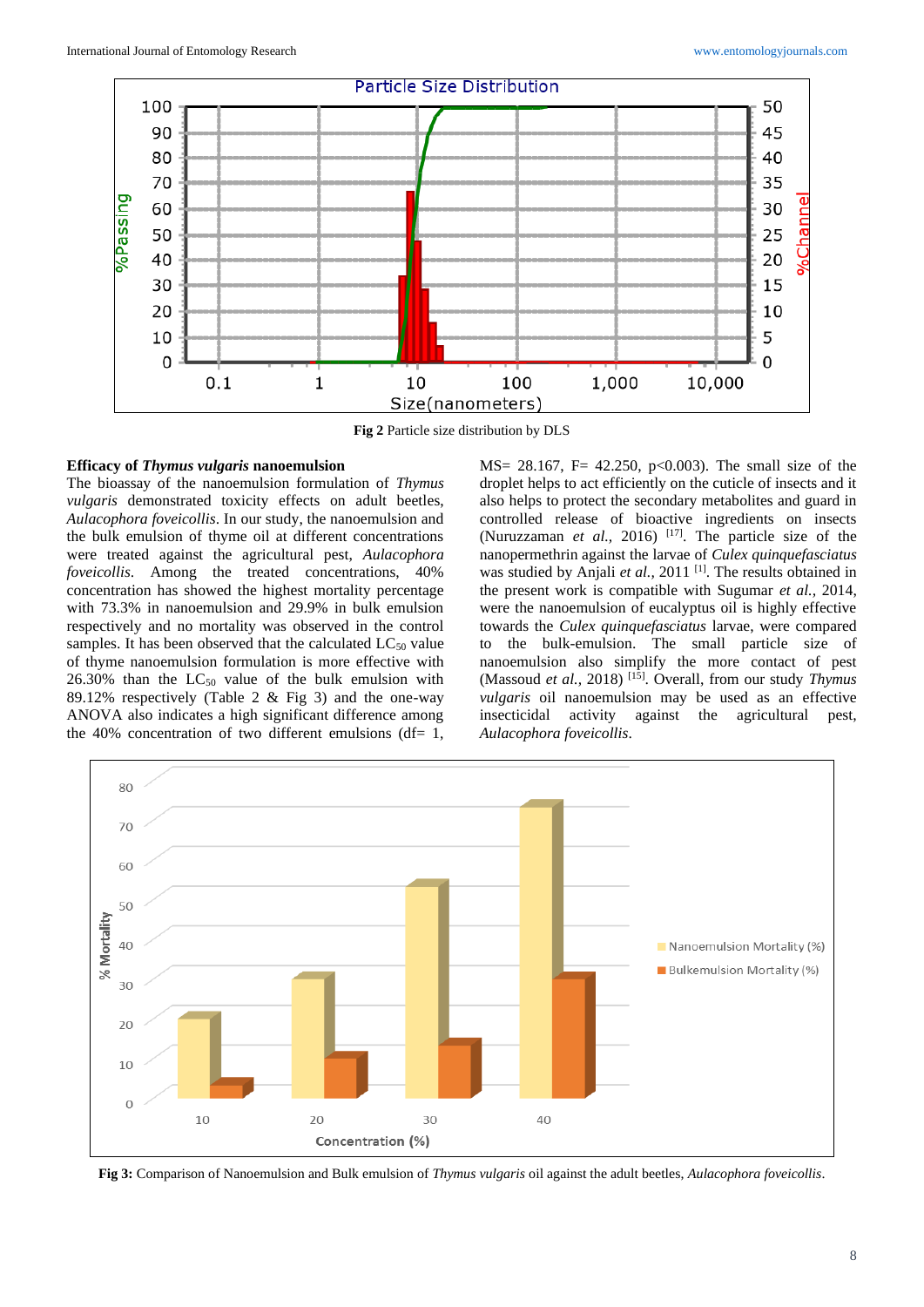| Table 2: Bioassay of Thymus vulgaris oil, nano emulsion and bulk emulsion against the adult beetle, Aulacophora foveicollis. |  |
|------------------------------------------------------------------------------------------------------------------------------|--|
|------------------------------------------------------------------------------------------------------------------------------|--|

| <b>Bioassay</b> | <b>Concentrations</b><br>$(V/V)$ $(\% )$ |       |       |       |       | 24 Hrs (in %) 48 Hrs (in %) 72 Hrs (in %) 96 Hrs (in %) Total Mortality (in %) $\begin{vmatrix} \text{L} & \text{L} & \text{L} & \text{L} \\ (\text{V} & \text{V}) & (\text{V} & \text{V}) \end{vmatrix}$ |       | $\mathbf{R}^2$ |
|-----------------|------------------------------------------|-------|-------|-------|-------|-----------------------------------------------------------------------------------------------------------------------------------------------------------------------------------------------------------|-------|----------------|
| Nanoemulsion    | 10%                                      | 0.00  | 0.00  | 3.33  | 16.67 | 20.00                                                                                                                                                                                                     | 26.30 | 0.9774         |
|                 | 20%                                      | 0.00  | 6.67  | 6.67  | 16.67 | 30.01                                                                                                                                                                                                     |       |                |
|                 | 30%                                      | 13.33 | 6.67  | 13.33 | 20.00 | 53.33                                                                                                                                                                                                     |       |                |
|                 | 40%                                      | 16.67 | 13.33 | 16.67 | 26.67 | 73.34                                                                                                                                                                                                     |       |                |
|                 | 10%                                      | 0.00  | 0.00  | 0.00  | 3.33  | 3.33                                                                                                                                                                                                      | 89.12 | 0.9            |
| Bulkemulsion    | 20%                                      | 0.00  | 3.33  | 3.33  | 3.33  | 9.99                                                                                                                                                                                                      |       |                |
|                 | 30%                                      | 6.67  | 3.33  | 3.33  | 0.00  | 13.33                                                                                                                                                                                                     |       |                |
|                 | 40%                                      | 3.33  | 13.33 | 0.00  | 13.33 | 29.99                                                                                                                                                                                                     |       |                |

# **Conclusion**

In our study, the chemical components of the *Thymus vulgaris* oil was identified and then the prepared nanoemulsion of *Thymus vulgaris* ensures the higher efficacy as an insecticidal activity against the agricultural pest *Aulacophora foveicollis* than compared to its bulk emulsion. Therefore, *Thymus vulgaris* nanoemulsion is effective against the agricultural pest and is found to be safe for environment than synthetic pesticides.

# **Acknowledgment**

The authors wish to thank the Department of Zoology, Madras Christian College for enabling us to conduct the Research and the University of Madras. We also thank Sophisticated Analytical Instrument Facility (SAIF), Indian Institute of Technology, Madras (IITM), Chennai, for GC-MS analysis and "Vels Institute of Science, Technology & Advance studies (VISTAS), Chennai for DLS.

# **References**

1. Anjali CH, Sudheer Khan S, Goshen KM, Magdassi S, Mukherjee A, Chandrasekaran N. "Formulation of water dispersible nanopermethrin for larvicidal applications" Ecotoxicology and Environmental SafetyM,2011:73:1932-1936.

https://doi.org/10.1016/j.ecoenv.2010.08.039

- 2. Anjali CH, Sharma Y, Mukherjee A, Chandrasekaran N. "Neem oil (*Azadirachta indica*) nanoemulsion: A potent larvicidal agent against *Culex quinquesfasciatus*" Pest Management Science, 2012:68:158-163. https://doi.org/10.1002/ps.2233.
- 3. Baranauskiene R, Viskelis P, Dambrauskiene E. "Influence of Nitrogen Fertilizers on the Yield and Composition of Thyme (*Thymus vulgaris*)" Journal of agricultural and Food Chemistry,2003:51:7751-7758. https://doi.org/10.1021/jf0303316
- 4. Baser KH. "Handbook of Essential Oils: Science, Technology, and Applications / K. Hüsnü Can Baser, Gerhard Buchbauer" ISBN 978-1-4200-6315-8. Universitat Wien, Austria, 2010.
- 5. Baydar H, Sagdic O, Ozkan G, Karadogan T. "Antibacterial activity and composition of essential oils from Origanum, Thymbra and Satureja spices with commercial importance in Turkey" Food Control,2004:15:169-172. https://doi.org/10.1016/S0956-7135(03)00028-8
- 6. Boruga O, Jianu C, Misca C, Golet I, Gruia AT, Horhat FG. "Thymus vulgaris essential oil: Chemical composition and antimicrobial activity" Journal of Medicine and Life, 2014:7:56-60. https://www.ncbi.nlm.nih.gov/pubmed/25870697
- 7. Chi H. "Probit-MSChart: A computer program for

probit analysis 2009" http//140.120.197.173/Ecology/ (accessed January 2012).

- 8. Daniela S Bernardi, Tatiana A Pereira, Naira R Maciel, Josiane Bortoloto, Gisely S Viera, Gustavo C Oliveira *et al*. "Formation and stability of oil in water nanoemulsions containing rice bran oil: in vitro and in vivo assessments" Journal of Nanobiotechnology, 2011, 44. http://dx.doi.org/10.1186/1477-3155-9-44
- 9. De Martino L, Bruno M, Formisano C, De Feo V, Napolitano F, Rosselli S *et al*. "Chemical Composition and Antimicrobial Activity of the Essential Oils from Two Species of Thymus Growing Wild in Southern Italy" Molecules,2009:14(11):4614-4624. https://www.ncbi.nlm.nih.gov/pubmed/19924089
- 10. Doharey KL. "Bionomics of Red pumpkin beetle *Aulacophora foveicollis* (Lucas) on some fruits" Indian Journal of Entomology,1983:45:406-413.
- 11. Dordevic SM, Cekic ND, Savic MM, Isailovic TM, Randelovic DV, Markovic BD. "Parenteral nanoemulsions as promising carriers for brain delivery of risperidone: Design, Characterization and in vivo pharmacokinetic evaluation" International journal of pharmaceutics,2015:493:40-54. https://doi.org/10.1016/j.ijpharm.2015.07.007
- 12. Ge F, Ding Y. "The population energy dynamics of predacious natural enemies and their pest control activity in different cotton agroecosystems" Acta Entomologica,1996:39(3):266-273. https://europepmc.org/article/cba/296977
- 13. Kabouche A, Kabouche Z, Bruneau C. "Analysis of the essential oil of thymus nunidicus (Poiret) from Algeria" Flavour and Fragrance Journal,2005:20:235-236. https://doi.org/10.1002/ffj.1433
- 14. Marija Boskovic, Milica Glisic, Jasna Djordjevic, Marija Starcevic, Natasa Glamoclija, Vesna Djordjevic *et al*. "Antioxidative Activity of Thyme (*Thyme vulgaris*) and Oregano (*Origanum vulgare*) essential oils and their effect on oxidative stability of minced pork packaged under vacuum and modified atmosphere" Journal of Food Science,2019:8(9):2467- 2474. https://doi.org/10.1111/1750-3841.14788
- 15. Massoud MA, Adel MM, Zaghloul OA, Mohamed MIE, Abdel-Rahim KH. "Eco-friendly nanoemulsion formulation of *Mentha piperita* against stored product pest *Sitophilus oryzae*" Advances in Computational Science and Technology, 2018:6(6):1-6. https://doi.org/10.4172/2329-8863.1000404
- 16. Morsi NM, Mohamed MI, Refai H, EI Sorogy HM. "Nanoemulsion as a novel ophthalmic delivery system for acetazolamide" International Journal of Pharmacy Science,2014:6:227-236.

https://www.researchgate.net/publication/286213882.